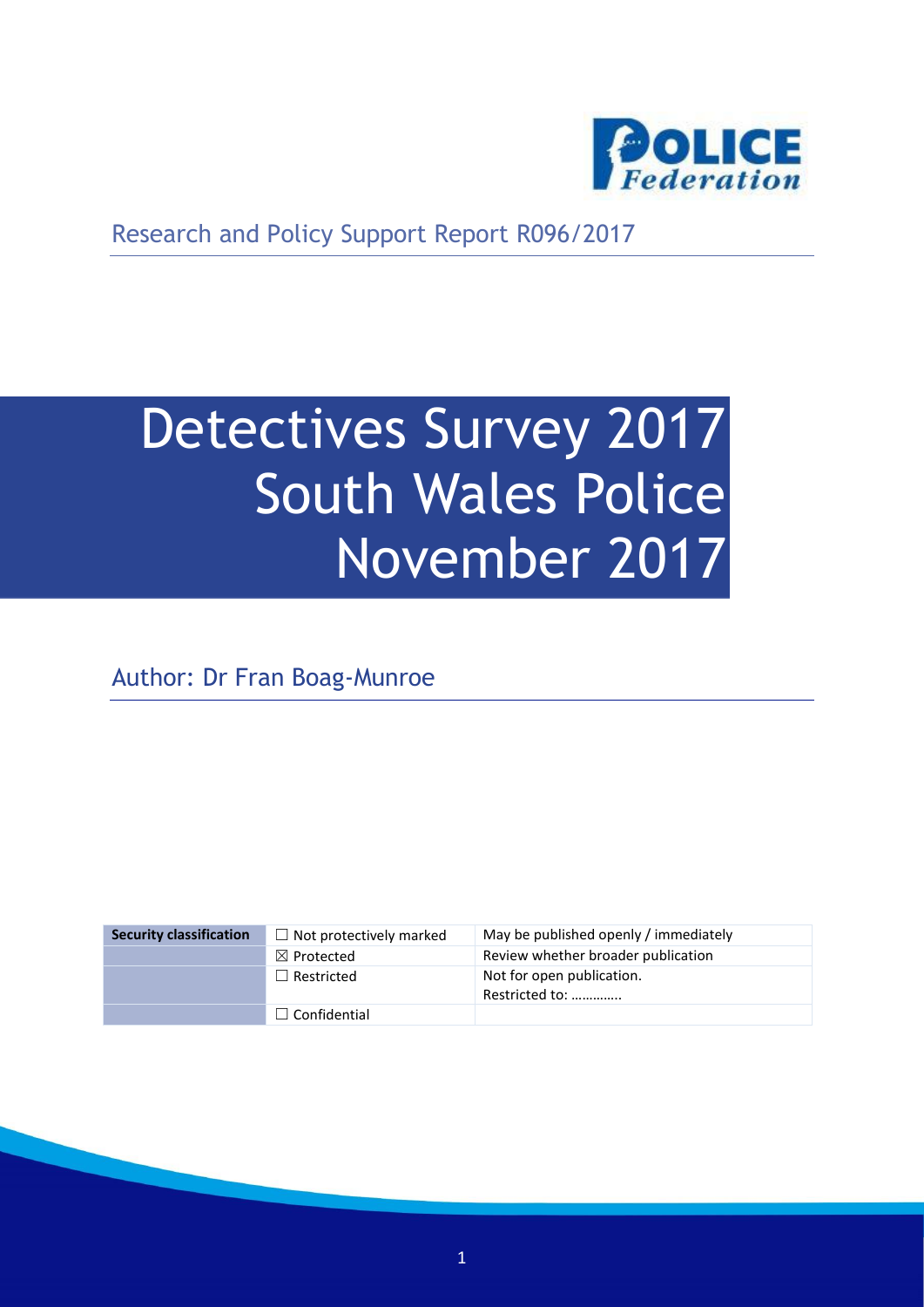#### **INTRODUCTION**

This report provides a summary of responses to the PFEW National Detectives Survey received from respondents in South Wales Police in 2017.

Some of the questions asked in this year's survey were the same as in the 2015 National Detectives Survey; this allowed us to monitor any changes since the last time the survey was conducted. Other questions were new to 2017, to be able to look in more detail at the context in which detectives are currently working.

Where appropriate, details of average responses for the police service as a whole are also presented, differences between the national and local responses have not been tested statistically and therefore any differences reported are for guidance only and must be treated with caution.

#### **RESPONSE RATE AND RESPONDENTS**

The National Detectives Survey 2017 opened on 1st September 2017 and closed on 24th September 2017. During this time, detective officers were invited to attend via the Police Federation's National Membership Database, as well as via local Joint Branch Boards and the National Detectives Forum mailing list.

**258 responses were received from detectives in South Wales Police**. There is still no accepted measure of the total number of detectives in England and Wales. It is therefore not possible to calculate a definitive response rate for the survey as a proportion of the total number of detectives. However, for comparison the number of responses received within South Wales Police was higher than when this survey was last conducted in 2015, when 39 responses were received.

#### **IMPACT OF SERVICE CUTS**

**50% of respondents within South Wales Police said that service cuts have had a major impact on their morale**; this was lower than the national average, where 56% detectives said that service cuts have had a major impact upon their morale.

In addition, **28% of respondents within South Wales Police said service cuts have had a major impact upon their physical health and wellbeing, whilst 26% said that service cuts have had a major impact upon their mental health and wellbeing**. For comparison, in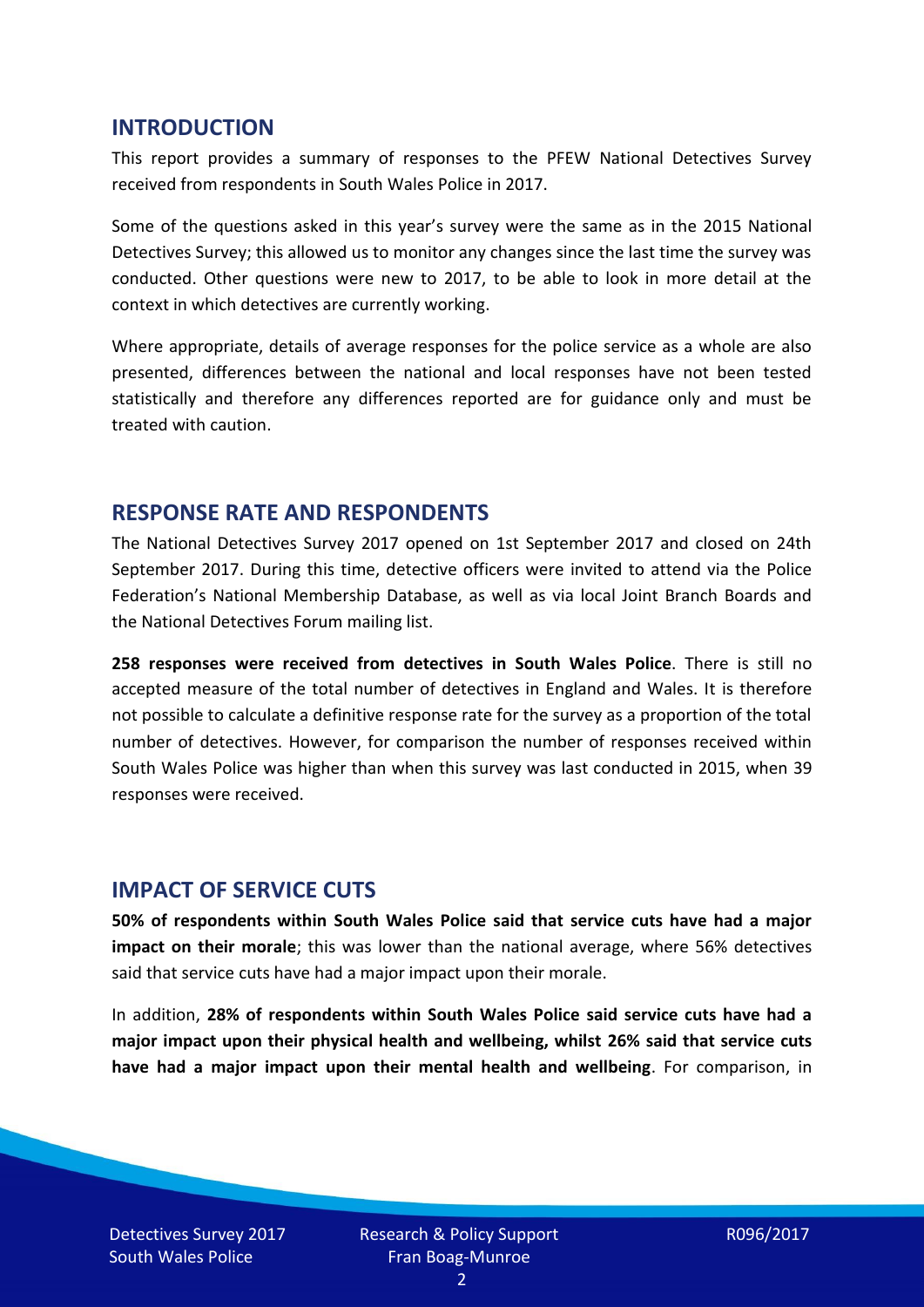England and Wales as whole 27% of detectives said that service cuts have had a major impact on their physical health and wellbeing and also on their mental health and wellbeing.

| How, if at all, have<br>service cuts affected | No impact | <b>Minor impact</b> | <b>Moderate</b><br>impact | <b>Major impact</b> |
|-----------------------------------------------|-----------|---------------------|---------------------------|---------------------|
| <b>Your morale</b>                            | 7%        | 12%                 | 31%                       | 50%                 |
| Your physical health and<br>wellbeing         | 13%       | 23%                 | 36%                       | 28%                 |
| Your mental health and<br>wellbeing           | 15%       | 26%                 | 33%                       | 26%                 |

**54% of respondents in South Wales Police said that service cuts have substantially increased their overall workload; 51% said that service cuts have substantially increased how fatigued they feel; and 48% said that service cuts have substantially increased how stressful they find their jobs**. Comparison of these proportions in South Wales Police to England and Wales as a whole can be found in the table below.

|                                    | <b>South Wales Police</b>                               | <b>England and Wales</b>                                |
|------------------------------------|---------------------------------------------------------|---------------------------------------------------------|
| Your overall workload              | 54% substantially increased<br>(33% slightly increased) | 62% substantially increased<br>(32% slightly increased) |
| How fatigued you feel              | 51% substantially increased<br>(34% slightly increased) | 53% substantially increased<br>(38% slightly increased) |
| How stressful you find your<br>job | 48% substantially increased<br>(39% slightly increased) | 49% substantially increased<br>(41% slightly increased) |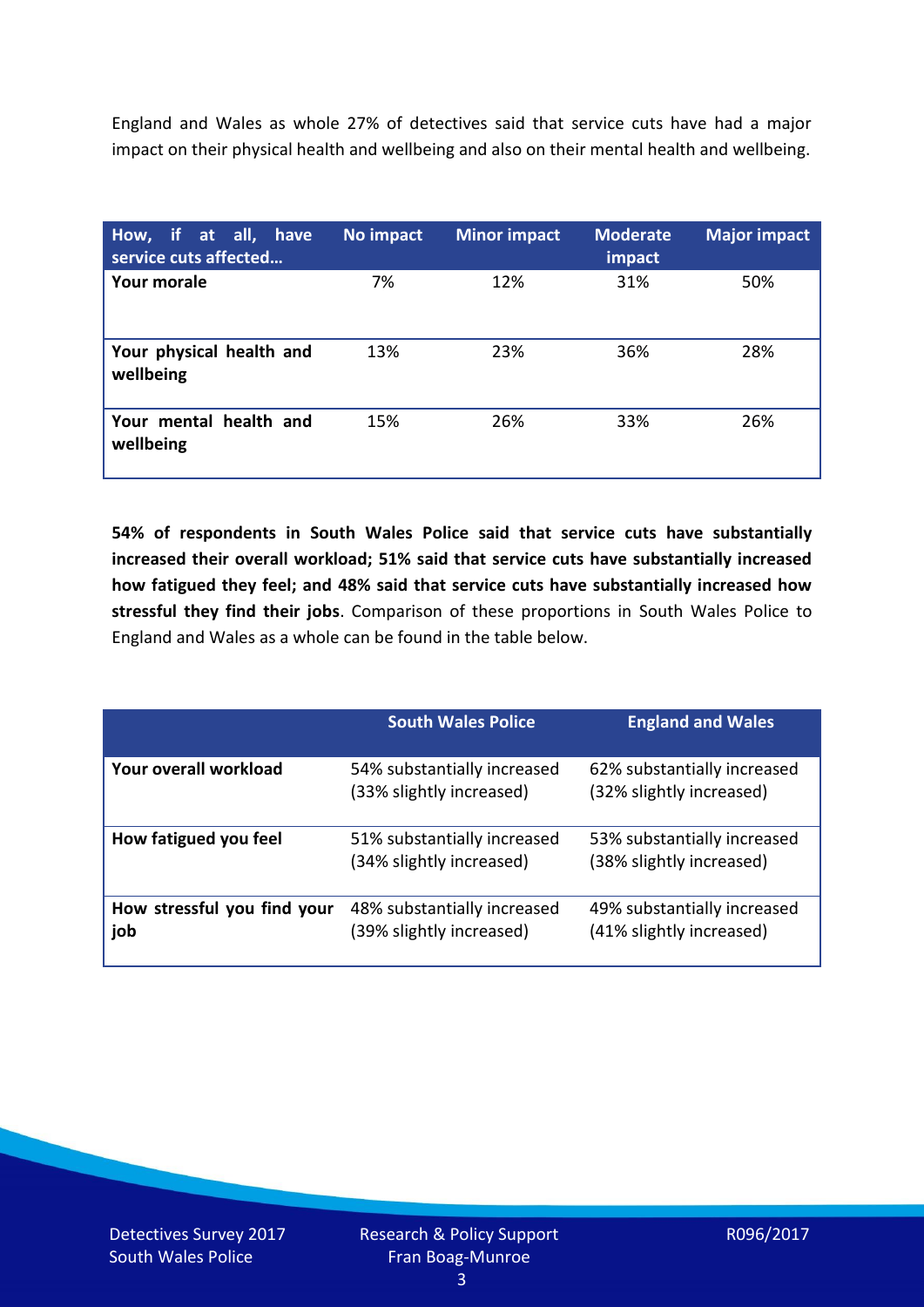## **WORKLOAD AND JOB DEMANDS**

**72% of respondents in South Wales Police said that their workload in the last 12 months was either too high or much too high**. This is lower than the national average - in England and Wales as a whole, 76% of respondents said that their workload had been too high or much too high in the last 12 months.

34% of respondents in South Wales Police said that their workload enabled them to provide the service needed to victims either most or all of the time; this compares to 27% of detectives in England and Wales as a whole. **The proportion of respondents in South Wales Police who said that their workload enabled them to provide the service needed to victims either most or all of the time has increased since 2015** when 33% of respondents felt that they could provide the service needed either most or all of the time.

In addition, 29% of respondents in South Wales Police said that their workload enabled them to provide the service needed to witnesses either most or all of the time, in comparison to 22% of detectives in England and Wales overall. **The proportion of respondents in South Wales Police who said that their workload enabled them to provide the service needed to witnesses either most or all of the time has decreased since 2015**, when 41% of respondents felt that they could provide the service needed either most or all of the time.

| Does your workload enable<br>you to provide the service<br>needed to? | <b>Never</b> | <b>Sometimes</b> | Most or all of the<br>time |
|-----------------------------------------------------------------------|--------------|------------------|----------------------------|
| <b>Victims</b>                                                        | 6%           | 60%              | 34%                        |
| <b>Witnesses</b>                                                      | 11%          | 61%              | 29%                        |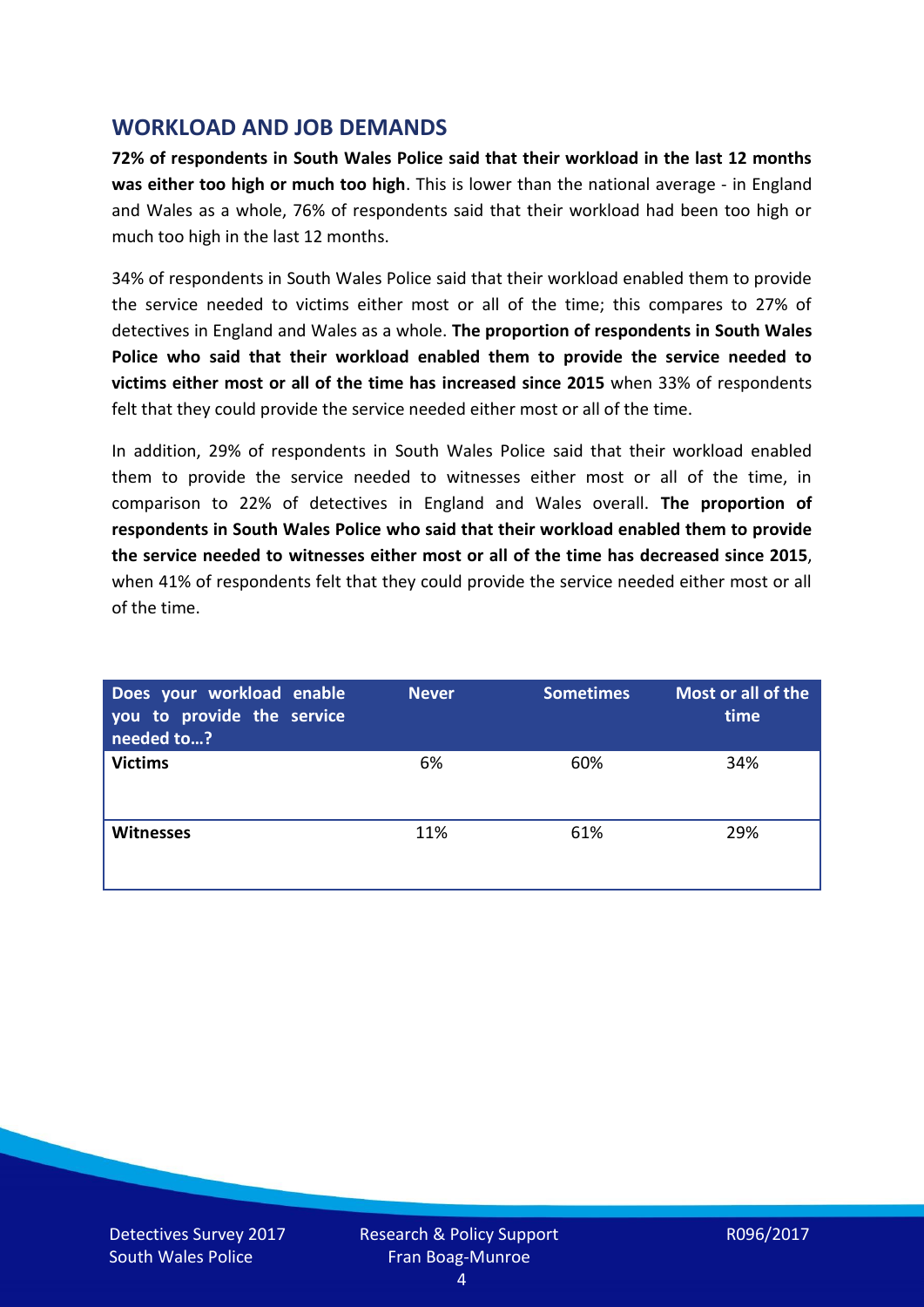## **JOB RELATED STRESS**

In South Wales Police, **41% of respondents said that they felt emotionally drained from work either most or all of the time**. Nationally, this proportion was 48%. The proportion of respondents in South Wales Police who said that they had felt emotionally drained from work either most or all of the time has increased since 2015, when 31% of respondents said that they felt emotionally drained from work.

**47% of respondents in South Wales Police said that their job was either very or extremely stressful**. This is the proportion of respondents who, in effect, report a non-diagnostic case of work-related stress within South Wales Police.



In England and Wales as a whole 48% of detectives reported a case of work-related stress. Therefore **the proportion of respondents in South Wales Police who reported a case of work-related stress was lower than the national average**. The reasons given by respondents in South Wales Police for why they found their job stressful are presented below.

Detectives Survey 2017 South Wales Police

Research & Policy Support Fran Boag-Munroe

R096/2017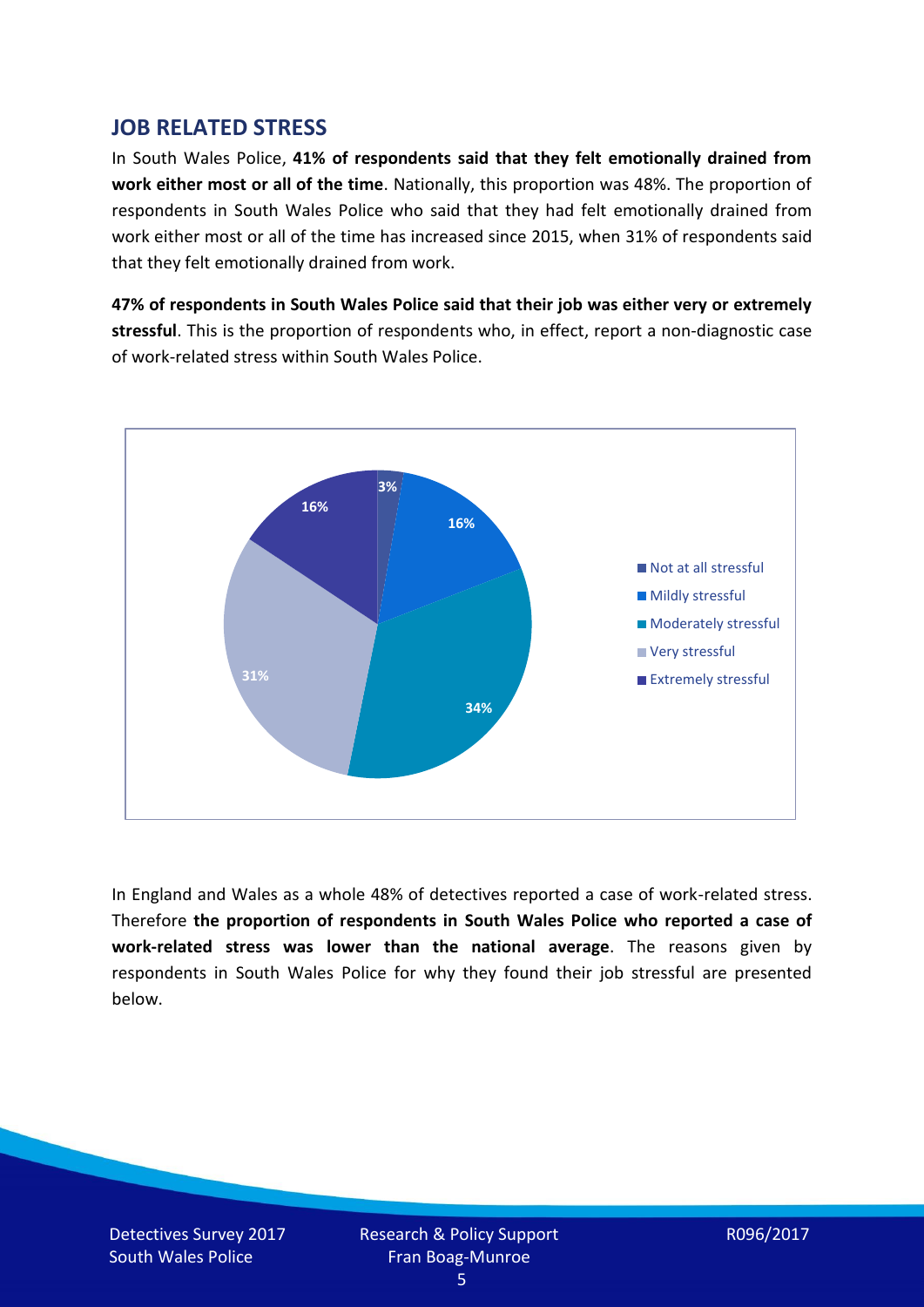| My job is stressful because                                                                | <b>Proportion</b><br>agreeing or<br>strongly<br>agreeing in<br><b>South Wales</b> | <b>Proportion</b><br>agreeing or<br>strongly<br>agreeing in<br><b>England and</b> |
|--------------------------------------------------------------------------------------------|-----------------------------------------------------------------------------------|-----------------------------------------------------------------------------------|
|                                                                                            | <b>Police</b>                                                                     | <b>Wales</b>                                                                      |
| There are high levels of personal responsibility                                           | 95%                                                                               | 93%                                                                               |
| There aren't enough officers in my team/unit                                               | 79%                                                                               | 86%                                                                               |
| I feel like the general public and partner agencies often<br>have unrealistic expectations | 76%                                                                               | 82%                                                                               |
|                                                                                            |                                                                                   |                                                                                   |
| The nature of my work is high-risk                                                         | 85%                                                                               | 80%                                                                               |
| I have a high workload                                                                     | 72%                                                                               | 80%                                                                               |
| There is frequent organisational change                                                    | 69%                                                                               | 79%                                                                               |
| My work is emotionally demanding                                                           | 70%                                                                               | 71%                                                                               |
| I don't have enough time to be able to do my job to a<br>standard of which I can be proud  | 63%                                                                               | 70%                                                                               |
| I am unable to meet all the conflicting demands on my<br>time at work                      | 63%                                                                               | 69%                                                                               |
| I am exposed to traumatic or distressing incidents and<br>material                         | 73%                                                                               | 64%                                                                               |
| I frequently have unrealistic time pressures                                               | 57%                                                                               | 61%                                                                               |
| There aren't enough opportunities for professional<br>development                          | 43%                                                                               | 57%                                                                               |
| I frequently have unachievable deadlines                                                   | 55%                                                                               | 57%                                                                               |
| I am often pressured to work long hours                                                    | 48%                                                                               | 51%                                                                               |
| My work-life balance is poor                                                               | 39%                                                                               | 43%                                                                               |
| I don't feel like I have enough support from<br>management                                 | 30%                                                                               | 40%                                                                               |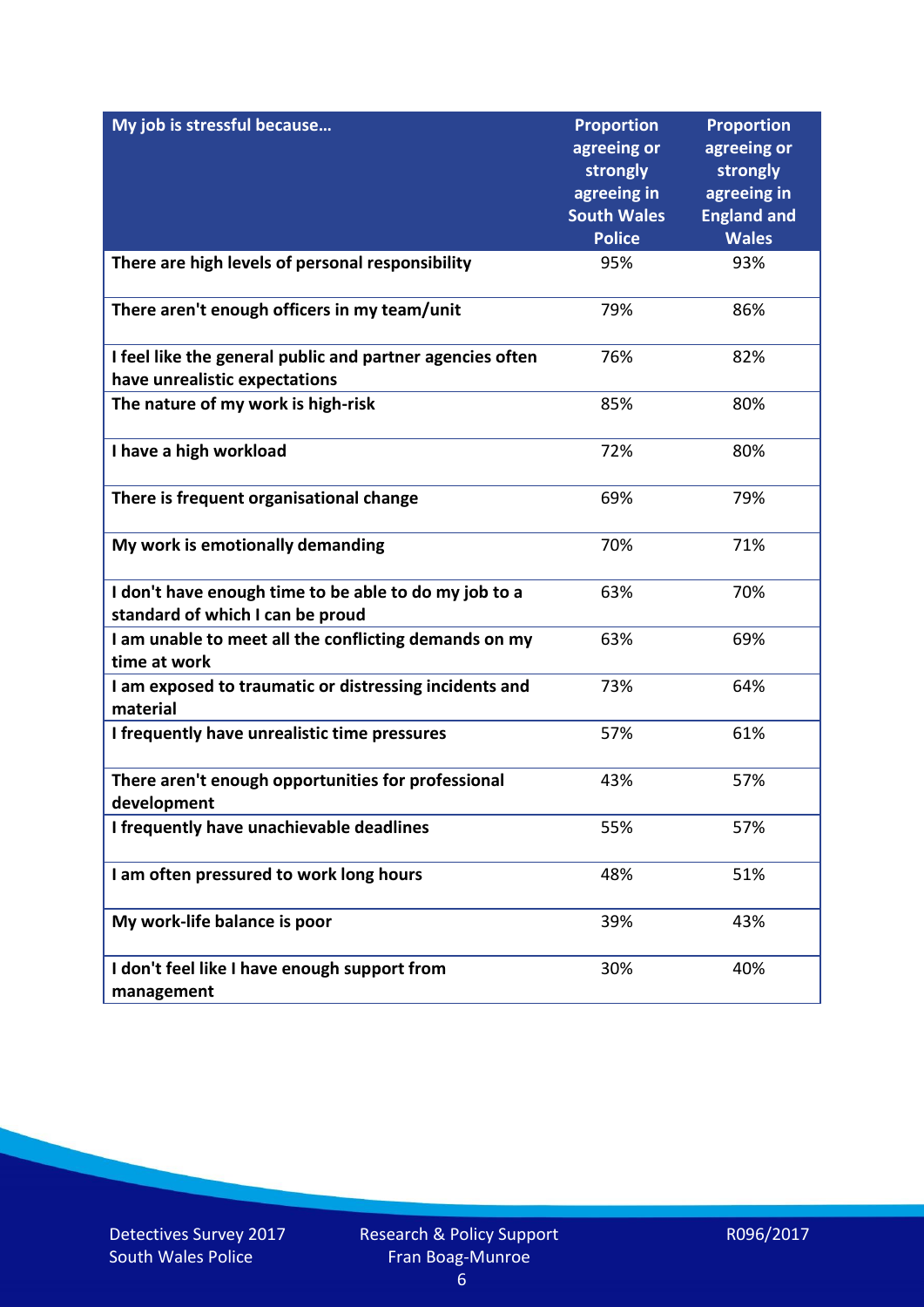# **ABSENCE AND ABSENCE BEHAVIOURS**

**Presenteeism** refers to a person attending work despite feeling that they should have taken sick leave due to their physical or mental health and wellbeing. **In South Wales Police, 66% of respondents reported at least one instance of presenteeism associated with their physical health and wellbeing** in the last 12 months**; 50% of respondents reported at least one instance of presenteeism associated with their mental health and wellbeing**.

**Leaveism** refers to a person taking annual leave or rest days rather than sick leave for their physical or mental health and wellbeing. In the last year, **41% of respondents in South Wales Police reported at least one instance of leaveism associated with their physical health and wellbeing**, whilst **25% of respondents in South Wales Police reported at least one instance of leaveism associated with their mental health and wellbeing.**

Finally, **26% of respondents in South Wales Police said that they had taken sickness absence due to their physical health and wellbeing** in the last 12 months. In addition, **10% of respondents said that they had taken sickness absence due to their mental health and wellbeing**.

Comparison of the proportions of respondents reporting presenteeism, leaveism and sickness absence in South Wales Police with England and Wales as a whole can be found in the table below.

|                             |                                         | <b>South Wales Police</b>             |                                         | <b>England and Wales</b>              |
|-----------------------------|-----------------------------------------|---------------------------------------|-----------------------------------------|---------------------------------------|
| At least one<br>instance of | <b>Physical health</b><br>and wellbeing | <b>Mental health</b><br>and wellbeing | <b>Physical health</b><br>and wellbeing | <b>Mental health</b><br>and wellbeing |
| Presenteeism                | 66%                                     | 50%                                   | 71%                                     | 54%                                   |
| Leaveism                    | 41%                                     | 25%                                   | 42%                                     | 33%                                   |
| <b>Sickness</b><br>absence  | 26%                                     | 10%                                   | 35%                                     | 14%                                   |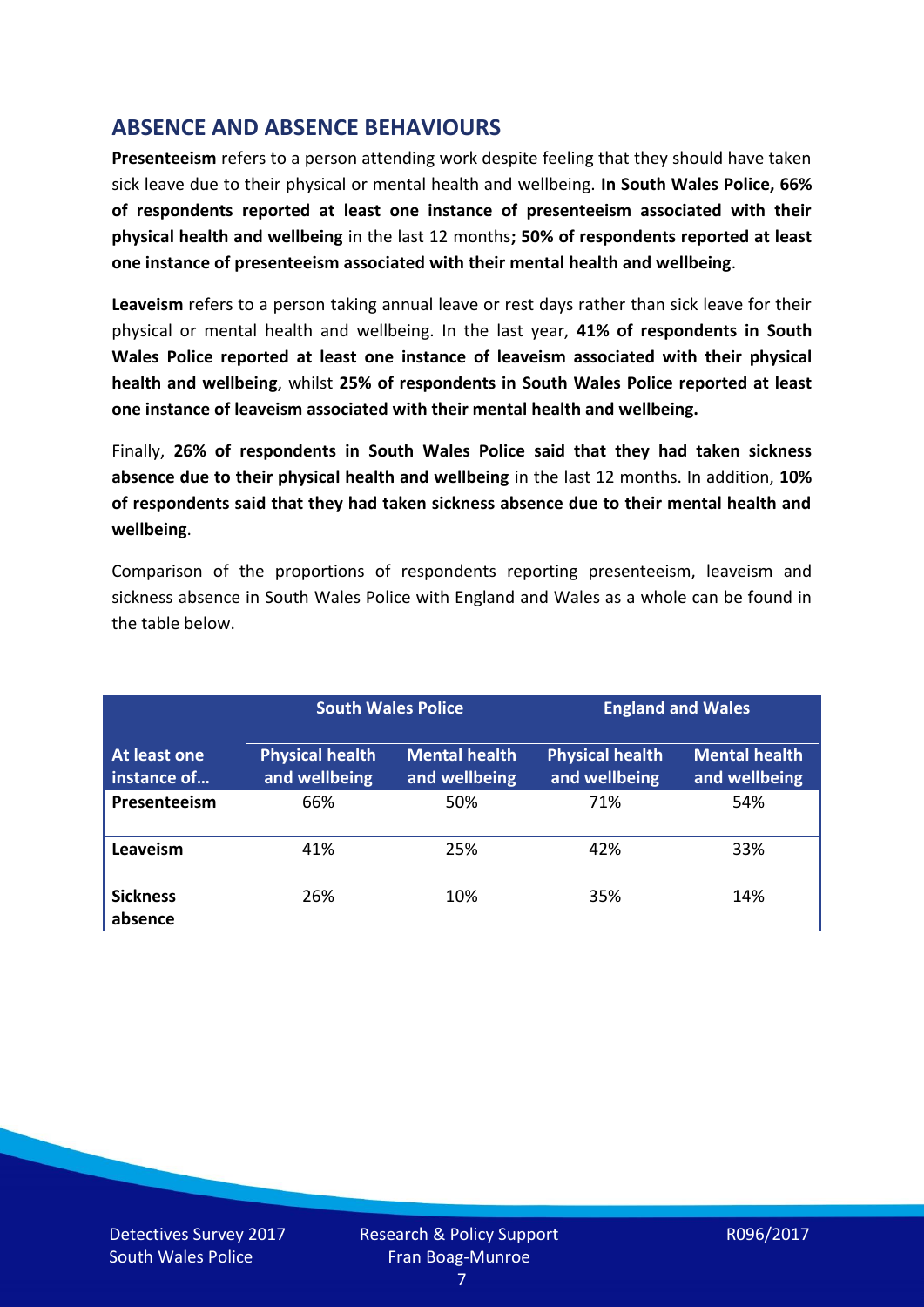## **VIEWS ABOUT THE JOB**

**85% of respondents in South Wales Police felt that the role of the detective was seen as less valuable to the force than it used to be.** This compares with 85% of detectives in England and Wales as a whole who said that they felt the role of the detective was now less valuable.

Respondents in South Wales Police were less likely to be dissatisfied than satisfied with their jobs, with **27% of respondents saying that they were dissatisfied and 54% of respondents saying that they were satisfied**. In comparison, 36% of detectives in England and Wales as a whole said that they were dissatisfied with their jobs, whilst 45% of respondents said that they were satisfied.

In addition, **the proportion of respondents in South Wales Police who said that they were dissatisfied with their job has decreased since 2015**, when 31% of respondents reported job dissatisfaction.

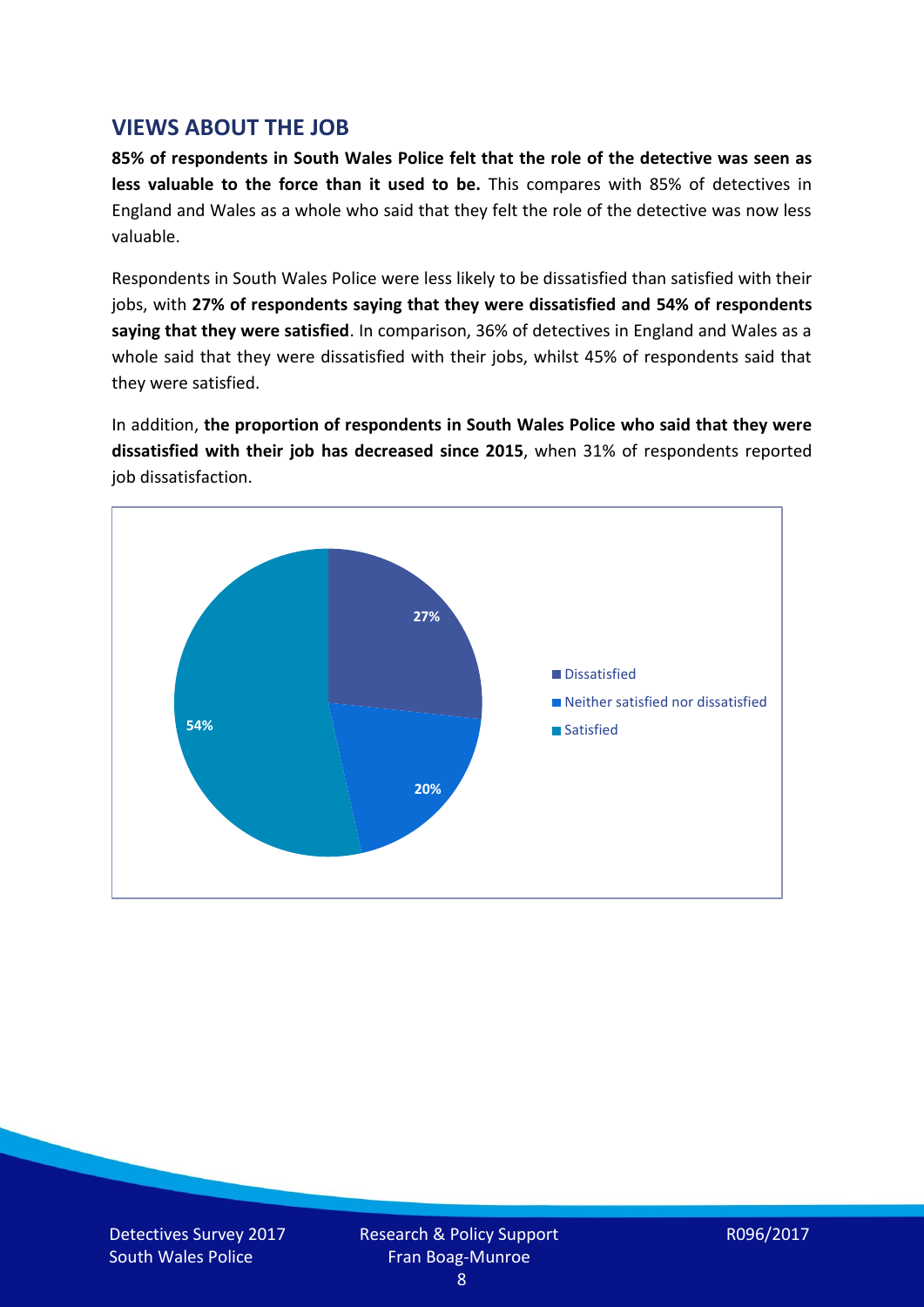# **TRAINING AND CONTINUOUS PROFESSIONAL DEVELOPMENT**

**45% of respondents in South Wales Police said that they had difficulties securing specific training opportunities**. This has increased since 2015, when 44% of respondents in South Wales Police reported difficulties securing specific training opportunities.

The proportion of respondents in South Wales Police who said that they had difficulties securing training opportunities is lower than the national average, where this year 51% of detectives said that they had difficulties securing training.

In addition, **47% of respondents in South Wales Police said that they were rarely given enough time to stay up-to-date with the latest developments in their area of work**. This compares to 56% of respondents in England and Wales as a whole. This proportion is lower than in 2015, when 59% of respondents in South Wales Police said that they rarely had enough time to keep up-to-date with the latest developments.

| Are you given enough time<br>to stay up-to-date with the<br>latest developments in your<br>area of work? | <b>South Wales Police</b> | <b>England and Wales</b> |
|----------------------------------------------------------------------------------------------------------|---------------------------|--------------------------|
| Rarely                                                                                                   | 47%                       | 56%                      |
| <b>Sometimes</b>                                                                                         | 45%                       | 41%                      |
| <b>Always</b>                                                                                            | 9%                        | 4%                       |

A list of reasons why respondents in South Wales Police said that they were not able to stay up-to-date with the latest developments in their field can been found in the table below.

| It is difficult to stay up-to-date with the latest developments in<br>my field because          | <b>South</b><br><b>Wales</b><br><b>Police</b> | <b>England</b><br>and Wales |
|-------------------------------------------------------------------------------------------------|-----------------------------------------------|-----------------------------|
| I have too many competing priorities                                                            | 71%                                           | 79%                         |
| There is no time set aside by my management for study                                           | 69%                                           | 76%                         |
| There are not enough officers to cover my day-to-day work for<br>me to attend relevant training | 67%                                           | 76%                         |
| My workload is too high                                                                         | 69%                                           | 76%                         |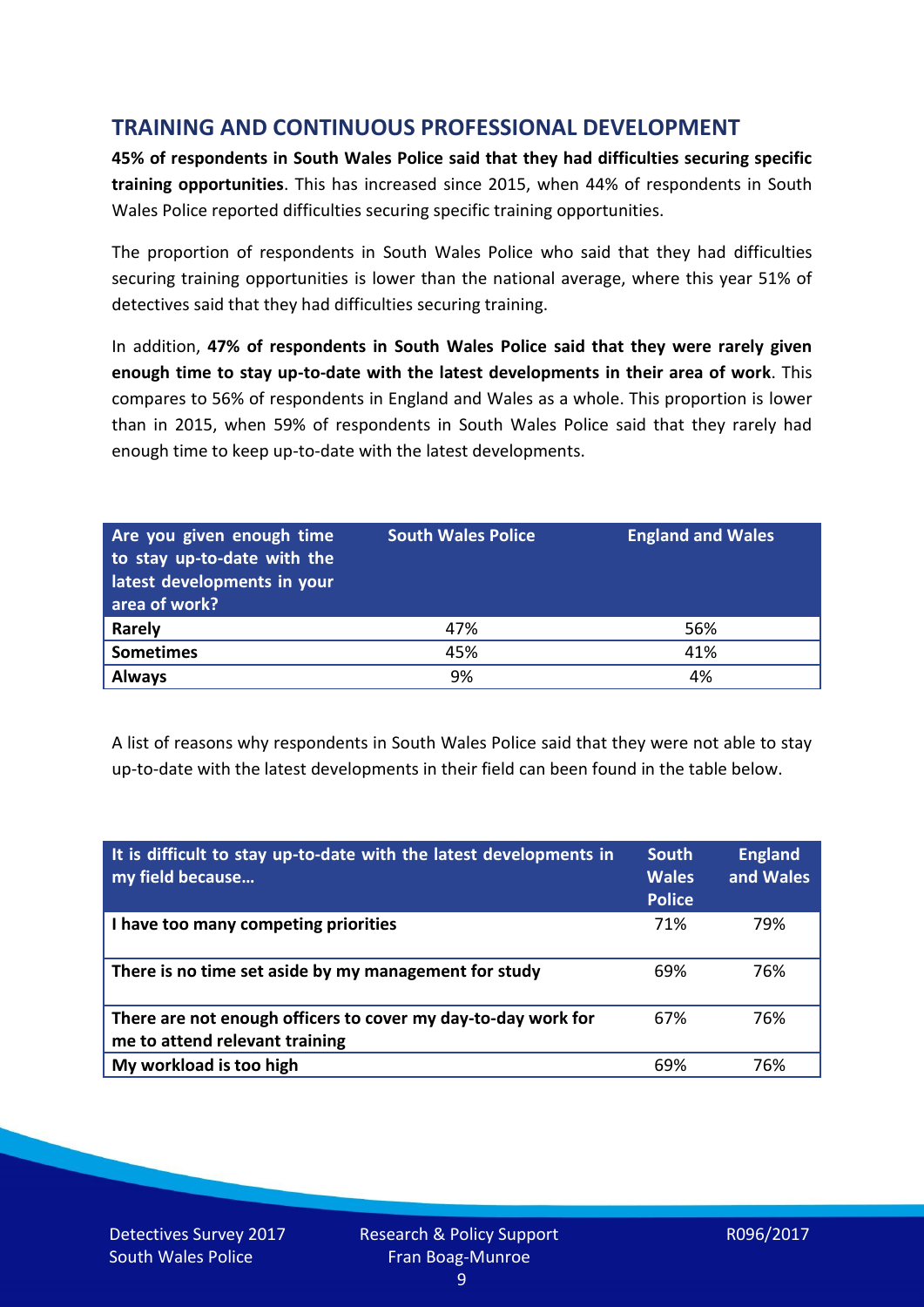| I have too many other commitments                                                        | 63% | 75% |
|------------------------------------------------------------------------------------------|-----|-----|
| The online learning package provided by NCALT is poorly<br>delivered                     | 65% | 73% |
| There are not enough formal training days                                                | 73% | 72% |
| I am too tired at the end of the day                                                     | 59% | 71% |
| Access to knowledge management systems that help<br>communicate new developments is poor | 50% | 51% |
| There is a lack of training staff                                                        | 39% | 46% |
| There is no appropriate training available                                               | 37% | 44% |

# **ATTRACTION AND RETENTION**

**33% of respondents in South Wales Police said that they would not change their career path, whilst 16% couldn't think of any job they would prefer**. 13% of respondents said that they would like to change their posting but remain a police officer.

In comparison, 8% of respondents in South Wales Police said that they would like to change jobs and stop being a police officer, 25% said that they would take any other job but with similar earnings and benefits, and 5% would quit immediately if they could find something else to do.

**The proportion of respondents in South Wales Police who said that they would quit immediately if they could find something else to do has increased since 2015**, when 0% of respondents said that they would quit immediately if they could.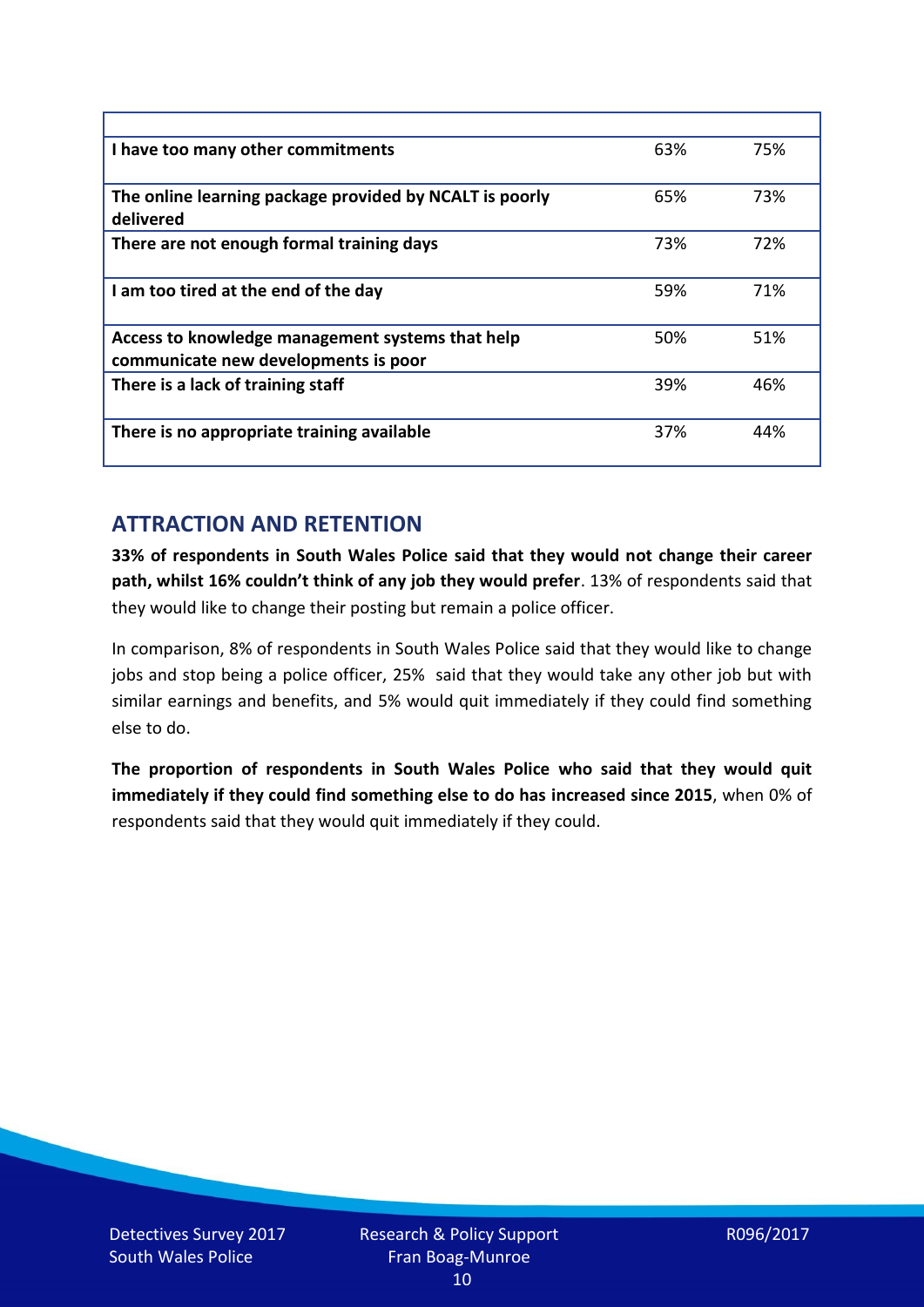|                                                                            | <b>South Wales Police</b> | <b>England and Wales</b> |
|----------------------------------------------------------------------------|---------------------------|--------------------------|
| I would not change my<br>career path                                       | 33%                       | 22%                      |
| I can't think of any job I<br>would prefer                                 | 16%                       | 14%                      |
| I would like to change my<br>posting but remain a police<br>officer        | 13%                       | 14%                      |
| I would like to change my<br>job and stop being a police<br>officer        | 8%                        | 14%                      |
| I would take almost any<br>other job with similar<br>earnings and benefits | 25%                       | 26%                      |
| I would quit immediately if I<br>could find something else to<br>do        | 5%                        | 10%                      |